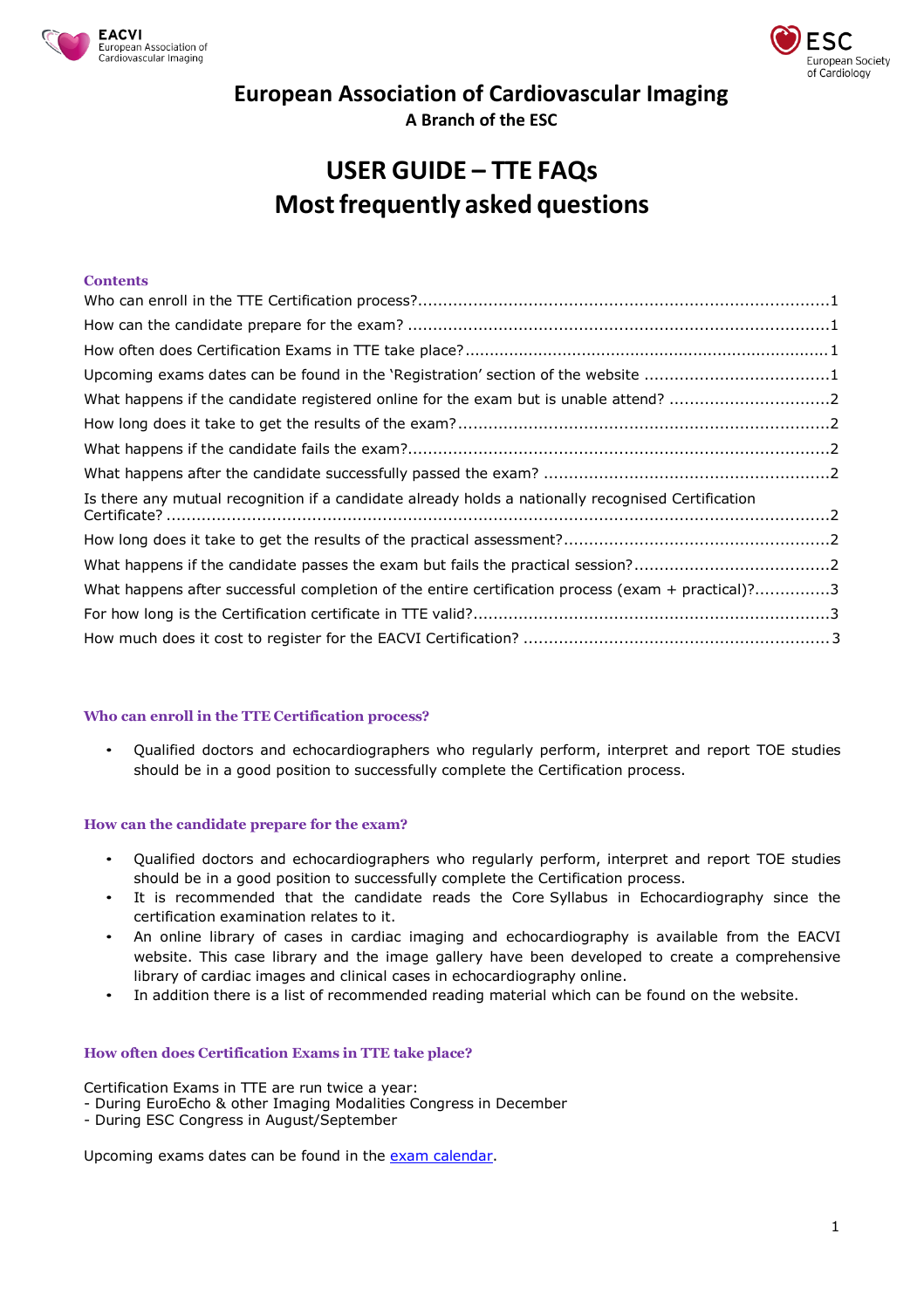



# **European Association of Cardiovascular Imaging A Branch of the ESC**

#### <span id="page-1-0"></span>**What happens if the candidate registered online for the exam but is unable attend?**

In the event that a participant wishes to cancel his/her registration to the Certification exam, written confirmation to [the Certification team](https://www.escardio.org/Contact) is required. Details on the cancellation policy and refunds can be found [here.](http://www.escardio.org/Guidelines-%26-Education/Career-development/Certification/Adult-Transthoracic-Echo/Adult-Transthoracic-Echocardiography-TTE)

#### <span id="page-1-1"></span>**How long does it take to get the results of the exam?**

Results of the exam will be sent to the candidate by email (using the e-mail address provided when registering for the Certification) within **2 months** of the candidate sitting the exam. Ensure your MyESC account is up-to-date according to any email changes as this is essential in order to maintain correspondence links with the ESC Certification office.

#### <span id="page-1-2"></span>**What happens if the candidate fails the exam?**

Please note that there is no appeal process following written exam section of the certification process. The results are final.

<span id="page-1-4"></span><span id="page-1-3"></span>However, if a candidate fails the exam, they will have the opportunity to re-sit a later session for a reduced fee. Further information on the fees can be found on the [website.](http://www.escardio.org/Guidelines-%26-Education/Career-development/Certification/Adult-Transthoracic-Echo/Adult-Transthoracic-Echocardiography-TTE)

#### **What happens after the candidate successfully passed the exam?**

Within one year of successfully completing the examination, the candidate will be asked to submit an eLogbook.

Candidates have to submit their logbook electronically (eLogbook) consisting of 6 TTE anonymous studies performed by them within a 12 months period (taken from a window of 1 year before until 1 year after passing the written exam).

More information on the logbook can be [found](http://www.escardio.org/Guidelines-%26-Education/Career-development/Certification/Adult-Transthoracic-Echo/Adult-Transthoracic-Echocardiography-TTE) here.

Failure to submit the logbook up to 12 months after the date candidates receive their exam results, within 1 year of passing the exam, will require the candidate to re-sit the entire Certification Process from scratch.

**Is there any mutual recognition if a candidate already holds a nationally recognised Certification Certificate?**

<span id="page-1-5"></span>The conditions of mutual recognition are to be [found](http://www.escardio.org/Guidelines-%26-Education/Career-development/Certification/EACVI-mutual-recognition) here.

#### **How long does it take to get the results of the practical assessment?**

<span id="page-1-6"></span>Results of the logbook assessment will be sent to the candidate by email (using the e-mail address provided when registering for the Certification) within 6 months of the candidate submitting his/her log book.

**What happens if the candidate passes the exam but fails the practical session?**

If a candidate fails the practical process (after successfully passing the exam) and still wants to take the certification, they will have to re-sit the entire certification process (exam + practical) for a reduced re-sit fee.

In the meantime, the candidate can raise an appeal to the Certification Committee through the Certification Office - for further information click [here.](http://www.escardio.org/Guidelines-%26-Education/Career-development/Certification/Adult-Transthoracic-Echo/Adult-Transthoracic-Echocardiography-TTE)